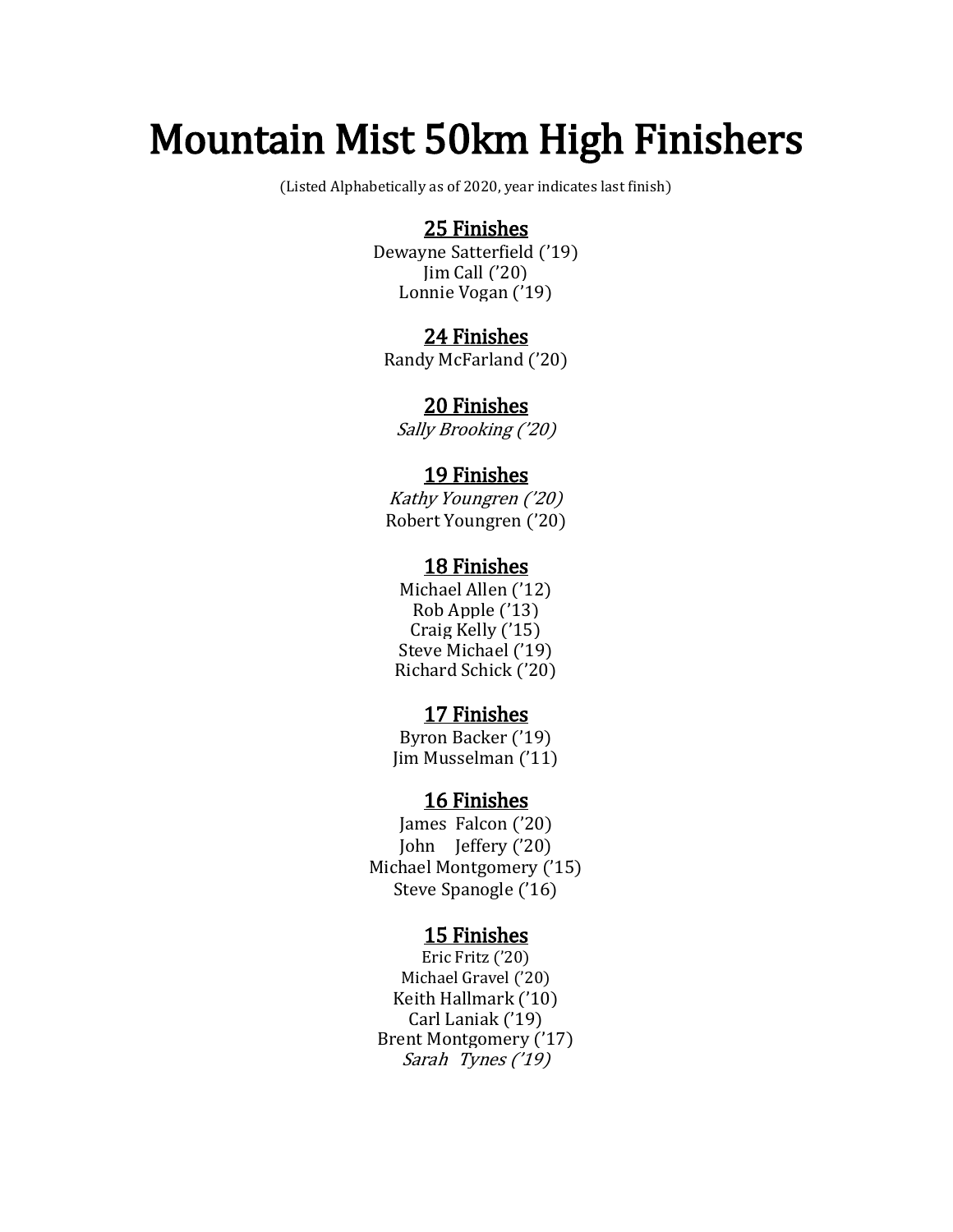**14 Finishes**<br>*Janice Anderson ('20)*<br>Jeff Bryan ('17) Marty Coleman ('15) Susan Donnelly ('18) Enid Gonzalez ('20) David Purinton ('11) Henri Richard ('08)

**13 Finishes**<br>Chad Ayres ('20)<br>Andrew Colee ('08) Barry Ege ('19) Wesley Fenton ('13) Andrew Hackett ('11) Leonard Martin ('17) Dana Overton ('19) Randy Whorton ('12)

**12 Finishes**<br>Paul Bradley ('15)<br>Gary Dover ('20)<br>Rick Greif ('14) John Jonakin ('08) Ned Jones ('19) Keith Roberts ('14) James Rudd ('19) Christy Scott ('20) Joey Smith ('20)

William Ansick ('19)<br>
James Duncan ('18)<br>
Dave "Swamp" Feinauer ('14)<br>
Graham Gallemore ('14)<br>
Lanier Greenhaw ('20)<br>
Frank Harrison ('06)<br>
Wayne Heckler ('16)<br>
Davie Heckler ('16)<br>
Wayne Heckler ('16)<br>
Daniel Higgins ('20